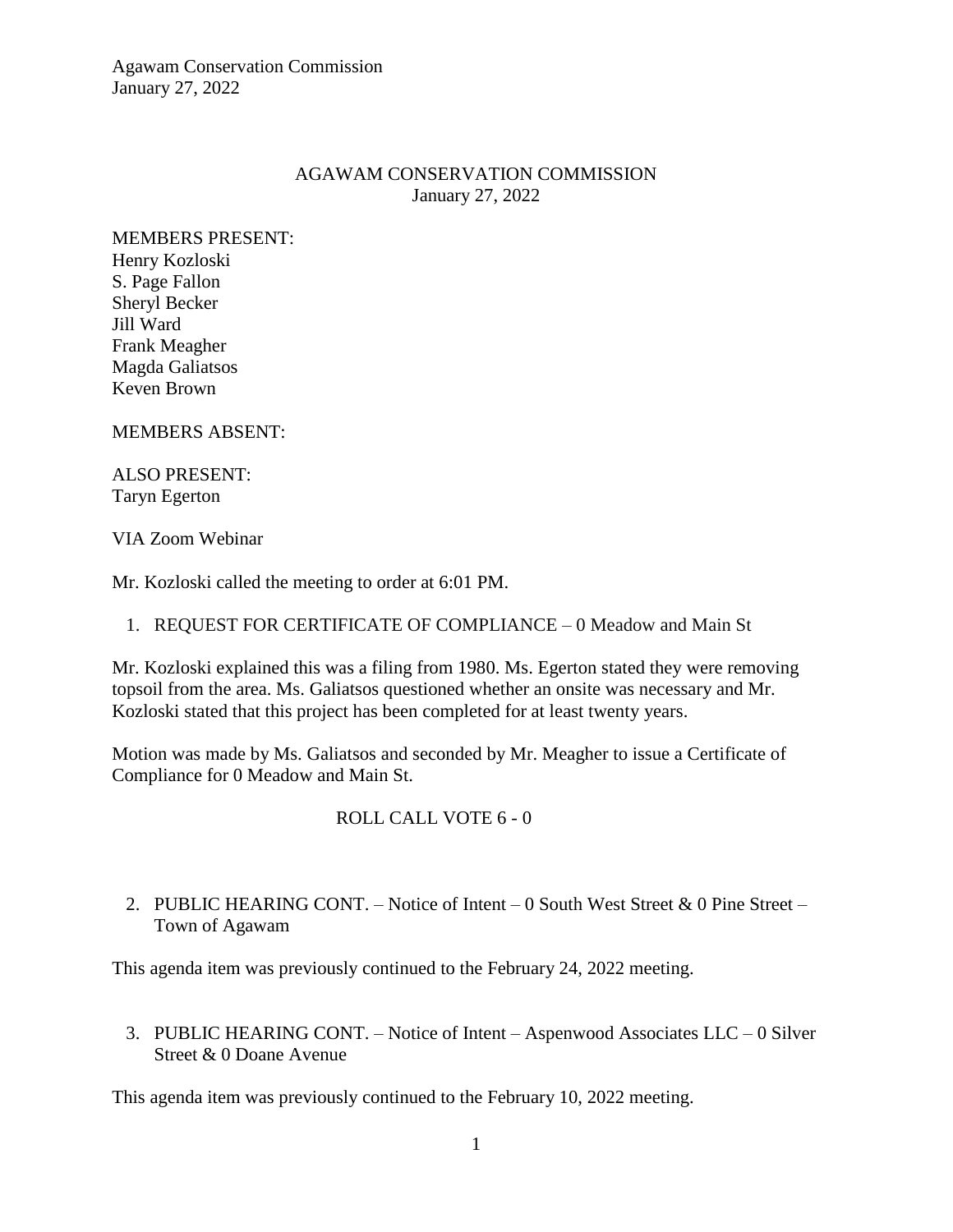4. PUBLIC HEARING CONT. – Notice of Intent – Main Street – Westfield River Interceptor Sewer Relocation Project – Agawam DPW (Continued to May 26, 2022)

This agenda item was previously continued to the May 26, 2022 meeting.

5. Correspondence and Complaints

Mr. Kozloski stated there have been correspondences regarding tree cutting with 23 Walter Way being ready to take trees down next week. Ms. Egerton stated the tree warden has visited the site and approved to take the trees down.

Motion made by Ms. Ward and seconded by Ms. Becker to issue an Emergency Order for the tree cutting at 23 Walter Way.

## ROLL CALL VOTE 6 – 0

Mr. Kozloski stated that an Emergency Order expires 30 days after issuance and questioned whether the Commission should wait to issue the Order, considering the impending snow storm. Ms. Ward stated the weather should be getting warmer and that the snow should melt within the 30 day timeframe.

Mr. Kozloski noted that the tree warden also visited 174 Edgewater but it seems that he does not recommend the removal of the trees as it does not pose a risk to the structure on the property. Ms. Egerton had thought an emergency order could be issued due to a risk to the kayakers on the lake, given the tree is hanging over the lake. Ms. Galiatsos noted that the memo from the tree warden stated that if this tree was by the road, it would be removed immediately. Mr. Kozloski mentioned it's not on the street and that the Commission should send a letter to the homeowner regarding filing an application. Ms. Egerton noted that the homeowner would like to take the tree down while the lake is frozen so that the tree doesn't actually fall into the water. Mr. Meagher asked whether the tree was just hanging over the water or if it is actually dead or rotting. Mr. Kozloski read the memo from the tree warden, stating that the tree is rotting but does not pose a threat to the structure on the property. Ms. Egerton stated she would get more clarification from the tree warden to see if it's a safety hazard and Mr. Kozloski mentioned possibly doing an onsite. Mr. Kozloski stated that if there is someone in a canoe and the tree falls down, that person will get hurt.

Mr. Fallon entered the meeting at 6:09pm.

The Commission received correspondence from the City of Springfield regarding Bondi's Island and Mr. Kozloski noted that he believes an RDA would be necessary. He noted that in a previous filing, the Commission determined that the Sewer Treatment Plant was not in the floodplain and they would have to make another determination for this filing.